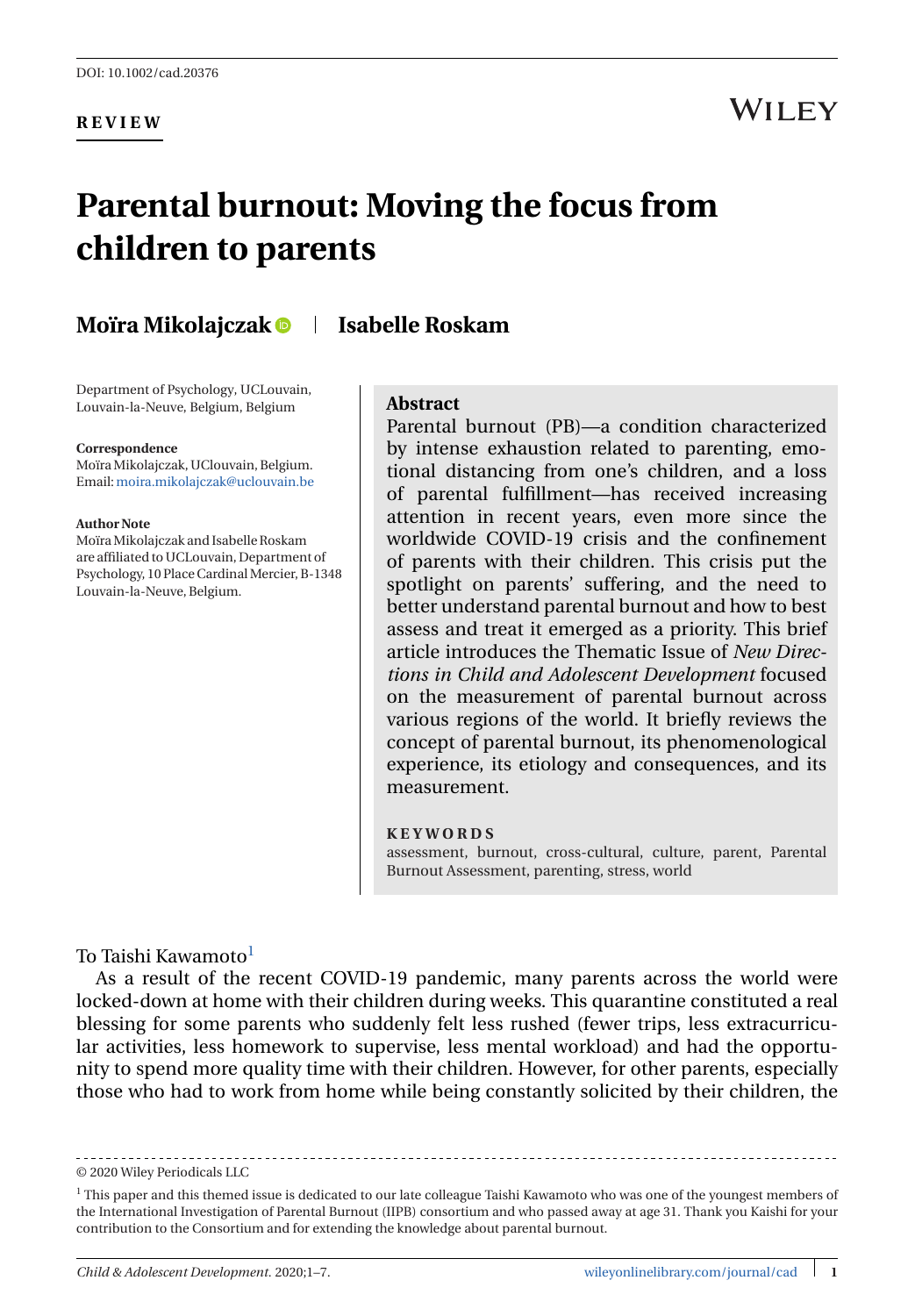quarantine was experienced as a very difficult time. The media put the spotlight on these parents, and the interest in parental burnout literally boomed in the public, the professionals, and the media alike. The need to extend the knowledge regarding the assessment, prevention, and treatment of parental burnout emerged as one of the priorities for psychological sciences [\(Gruber et al.,](#page-5-0) in press). This thematic issue of *New Directions in Child and Adolescent Development* is part of this endeavor and aims to facilitate the assessment of parental burnout across the world.

This spotlight on the suffering of parents during the quarantine certainly is an opportunity for the emerging field of parental burnout, but it might also represent an extraordinary opportunity for the field of developmental psychology as a whole. Indeed, life-span psychology put aside, developmental psychology has long focused essentially on children. For decades, parents have mostly been considered as means to achieve good developmental outcomes in children, $2$  which is indeed what countries that have ratified the Convention of the Rights of the Child expect from parents (Daly, [2007\)](#page-5-0). In this perspective, parents have been "instrumentalized" at the service of their children's development and best interest. Things are however changing and developmental research has begun to examine the parenthood experience in a general sense, without focusing only on parenting skills and styles. Parental mental health is now increasingly considered as an important variable in its own right and not only because of its relevance to child development. Research on parental burnout seems to reconcile both trends: on the one hand, it emphasizes the importance of parental well-being and the risk that parents bear when they are exhausting themselves for their children. And on the other hand, it emphasizes that exhausting oneself for one's children turns back on children because parental burnout increases child neglect and parental violence (e.g., Mikolajczak, Gross, & Roskam, [2019\)](#page-5-0). This brief article will introduce the concept of parental burnout, its phenomenological experience, its etiology and consequences, and its measurement.

## **1 WHAT IS PARENTAL BURNOUT? HOW DOES IT FEEL?**

Parental burnout is not ordinary parenting stress (Brianda, Roskam & Mikolajczak, [2020;](#page-5-0) Kawamoto, Furutani, & Alimardani, [2018;](#page-5-0) Lebert, Dorard, Boujut, & Wendland, [2018\)](#page-5-0). Parenting stress is perfectly common, normal, and even necessary. Parental burnout occurs when parenting stress severely and chronically overwhelms parents' resources to cope, and manifests through four main symptoms. First, parents feel exhausted and run down by their parenting role. In an attempt to save the little energy they have left (conservation of resource theory; Hobfoll, [1989\)](#page-5-0), exhausted parents then detach themselves emotionally from their children. They do not enjoy being with their children anymore and lose pleasure in parenting to the point that, sometimes, they cannot stand their role as parent anymore. Finally, burned-out parents do not recognize themselves as the parent they used and wanted to be (Hubert & Aujoulat, [2018;](#page-5-0) Roskam, Brianda, & Mikolajczak, [2018\)](#page-6-0).

The foregoing symptoms can occasionally be experienced by any parent. What makes PB a worrying psychological condition is the number of symptoms, and the frequency with which they are experienced. The number and frequency of burnout symptoms are

<sup>2</sup> See for example "Parental Socialization of Emotion and Self-Regulation: Understanding Processes and Application," a special issue published in March 2020 in Developmental Psychology, one of the best journals in the field. In this special issue, as in most of developmental research, parents' emotions, cognitions and behaviors were not studied for themselves, but for the interest they represent in child development. The core assumption of all the articles published in this special issue was that parental emotion and emotion regulation are a critical target to promote important aspects of child development (e.g., child adjustment, socioemotional competence, and self-regulation). Retrieved from [https://www.apa.org/pubs/journals/special/dev-parental-socialization](https://www.apa.org/pubs/journals/special/dev-parental-socialization-emotion-self-regulation-pdf)[emotion-self-regulation-pdf](https://www.apa.org/pubs/journals/special/dev-parental-socialization-emotion-self-regulation-pdf)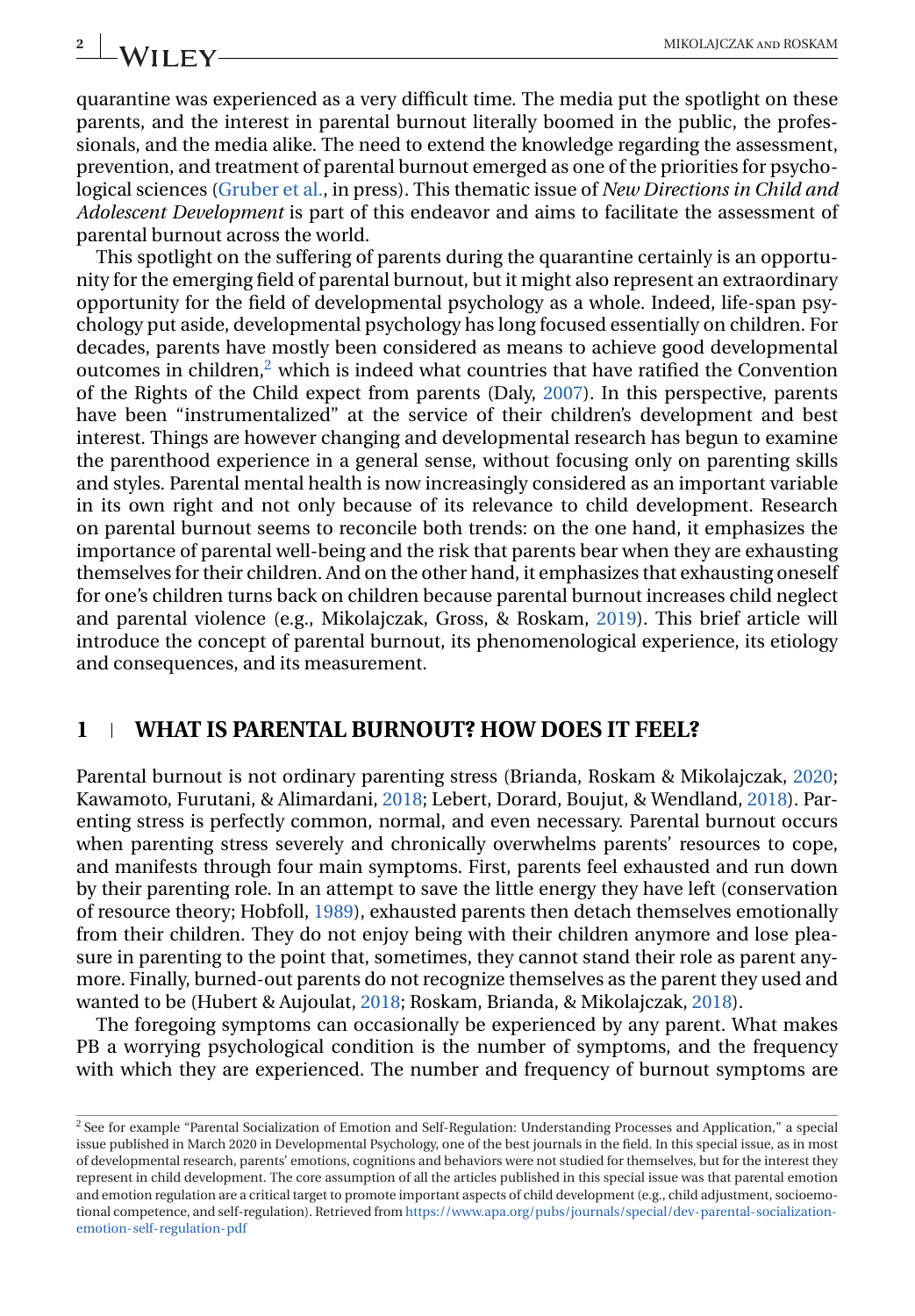direct indicators of the severity of burnout, which itself directly predicts its pervasive consequences.

## **2 WHY DOES PARENTAL BURNOUT MATTER?**

Researchers have only recently begun to study the consequences of parental burnout, but their findings already show both the breadth and the seriousness of parental burnout's consequences. As regards the parents themselves, parental burnout give rise to severe suicidal and escape ideations (Mikolajczak et al., [2019\)](#page-5-0), which are much more frequent in parental burnout than in job burnout or even depression (Mikolajczak et al., [2019;](#page-5-0) [2020\)](#page-5-0). In addition to increasing the desire to physically escape from the parenting situation, parental burnout is also related to psychological forms of escape such as alcohol use (Mikolajczak, Brianda, Avalosse, & Roskam, [2018\)](#page-5-0). At the biological level, parental burnout causes a strong dysregulation in the hypothalamic–pituitary–adrenal axis (Brianda et al., [2020;](#page-5-0) [Brianda et al.,](#page-5-0) in press) which is most likely causally involved in the somatic complaints and sleep disorders commonly reported by burned-out parents (Sarrionandia, [2019\)](#page-6-0) and potentially also in the increase in violence against one's children (cortisol seems to fuel anger; Martorell & Bugental, [2006;](#page-5-0) Moons, Eisenberger, & Taylor, [2010\)](#page-6-0).

Beyond the parents themselves, parental burnout also has consequences for children (du Pouget de Nadaillac, [2018\)](#page-5-0). It strongly and linearly increases the frequency of neglectful and violent behaviors toward one's children (Mikolajczak et al., [2019\)](#page-5-0) and this effect is causal because when parental burnout is treated via a targeted psychological intervention, the frequency of these neglectful or violent behaviors decrease proportionally to the decrease in parental burnout [\(Brianda, Roskam, Gross et al.,](#page-5-0) in press). In addition to deteriorating the parent–child relationship, parental burnout also affects the couple relationship, notably by increasing conflicts. Parts of these conflicts may stem from the burned-out parent perceiving his/her partner as responsible for his/her situation (due to not sharing parental duties or not offering enough support) or from the burned-out parent off-loading onto their partner a part of the aggressiveness felt toward the children. A network analysis of Mikolajczak et al. [\(2018\)](#page-5-0)'s data suggested that these conflicts also stem from the partner reacting to the parent's violent or neglectful behaviors toward the children [\(Blanchard,](#page-5-0) [Roskam, Mikolajczak, & Heeren,](#page-5-0) in press). Such network analyses of parental burnout symptoms and its consequences are particularly interesting in that they show how consequences contribute to maintain and even increase parental burnout' symptoms, forming over time a dense network of related difficulties that reinforce each other (see Blanchard & Heeren, [2020](#page-4-0) for more details about the interest of the network approach in the field of parental burnout).

## **3 WHO DEVELOPS PARENTAL BURNOUT? RISK FACTORS AND ETIOLOGICAL MECHANISM**

Research has shown that a wide range of factors can either slightly or greatly increase the vulnerability to parental burnout (for a review of risk and protective factors and their respective weights, see Mikolajczak & Roskam, [2018\)](#page-6-0). Parents are at greater risk when they aim to be perfect parents (Kawamoto et al., [2018;](#page-5-0) Sorkkila & Aunola, [2020\)](#page-6-0), are neurotic or lack emotion and stress management abilities (Le Vigouroux, Scola, Raes, Mikolajczak, & Roskam, [2017;](#page-5-0) Lebert et al., [2018\)](#page-5-0), lack emotional or practical support from the co-parent (Lindström, Åman & Norberg, [2011;](#page-5-0) Mikolajczak, Raes, Avalosse, & Roskam, [2018\)](#page-6-0) or from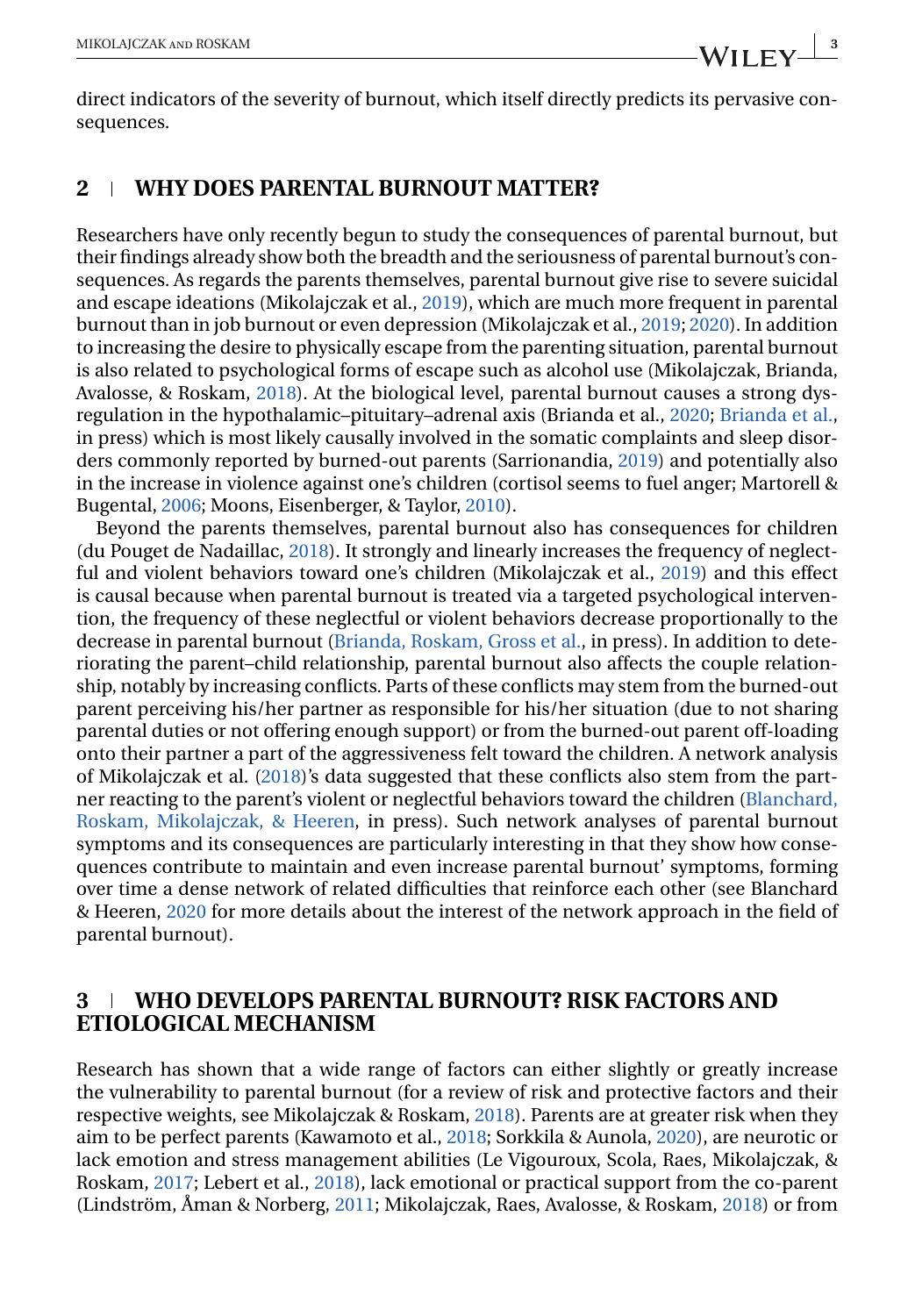## the social network more broadly (Séjourné, Sanchez-Rodriguez, Leboullenger, & Callahan, [2018\)](#page-6-0), have poor child-rearing practices (Mikolajczak et al., [2018\)](#page-6-0), have children with special needs that interfere with family life (Gérain & Zech, [2018;](#page-5-0) Norberg, [2007;](#page-5-0) Lindström, Åman, & Norberg, [2010\)](#page-5-0), or work part-time or are stay-at-home parents (Lebert et al., [2018;](#page-5-0) Mehauden & Piraux, [2018\)](#page-5-0).

This being said, not all perfectionist parents are in burnout, neither are all those who lack co-parental or social support nor all those who have a child with special needs. This is because risk factors rarely exist in the absence of resources to compensate for their effect. Most parents have a number of risk factors but they also have a number of resources. For instance, Beth may be a perfectionist stay-at-home mother struggling with a young child with learning difficulties and a difficult adolescent, but she benefits from the support of her husband and her mother, and she has a hobby—painting—that helps her breathe out and take distance from parenting. It is when the balance between risks and resources chronically leans to the wrong side that parental burnout occurs (Mikolajczak & Roskam, 2018). Each parental burnout has its own history in the sense that the composition of the balance is peculiar to each parent. However, the underlying etiological mechanism—that is, the imbalance between risks and resources—is common to all burned-out parents.

## **4 HOW CAN PARENTAL BURNOUT BE DIAGNOSED OR ASSESSED?**

Nothing will ever replace a clinical interview with a psychologist or doctor trained to parental burnout. A diagnosis based on a clinical interview has the advantage of giving the suffering parent a space to express one's distress and be listened to in a warm and non-judgmental way. Yet, formal diagnostic instruments are also necessary. Beyond their usefulness in research and epidemiological studies, they are also useful in practice: First, formal testing may serve as a starting point for an open dialogue with one's family doctor or psychologist. Second, when taken online, formal diagnosis tests can also help parents to put words on their ill-being and act as an incentive to seek professional help.

Two instruments to measure parental burnout have been validated so far. The first, the Parental Burnout Inventory (PBI; Roskam, Raes, & Mikolajczak, [2017\)](#page-6-0), was developed based on the Maslach Burnout Inventory (MBI; Maslach, Jackson, & Leiter, [2010\)](#page-5-0). The PBI suggested that parental burnout encompassed three main symptoms: exhaustion related to one's parental role, emotional distancing from one's children, and loss of parental efficiency. Because the PBI may not fully reflect the experience of burned-out parents, Roskam et al. [\(2018\)](#page-6-0) used an inductive method to develop another instrument based on testimonies of parents in burn out. Testimonies were first subjected to thematic analysis; items were then developed to represent each theme and then sent to a community sample of more than 900 parents aged from 20 to 59 and coming from both French-speaking (Belgium, France, Switzerland) and English-speaking (e.g., United Kingdom, United States) countries. The factor analysis (invariant across languages) revealed four factors named exhaustion related to one's parental role, emotional distancing from one's children, feelings of being fed up with one's parental role, and contrast with how the parent used and wanted to be. The Parental Burnout Assessment (PBA) was born. It suggests that not all exhausted parents lose efficiency but they do all lose the pleasure of parenting and of being with their children.

The PBA has recently been translated in more than 20 languages<sup>3</sup> in the framework of the International Investigation of Parental Burnout, a study aimed to investigate the

<sup>3</sup> Algerian, Arabic, Spanish, Basque, Chinese, Dutch, English, Finish, French, German, Persia, Italian, Japanese, Urdu, Portuguese, Polish, Romanian, Russian, Serbian, Swedish, Thai, Turkish, Vietnamese.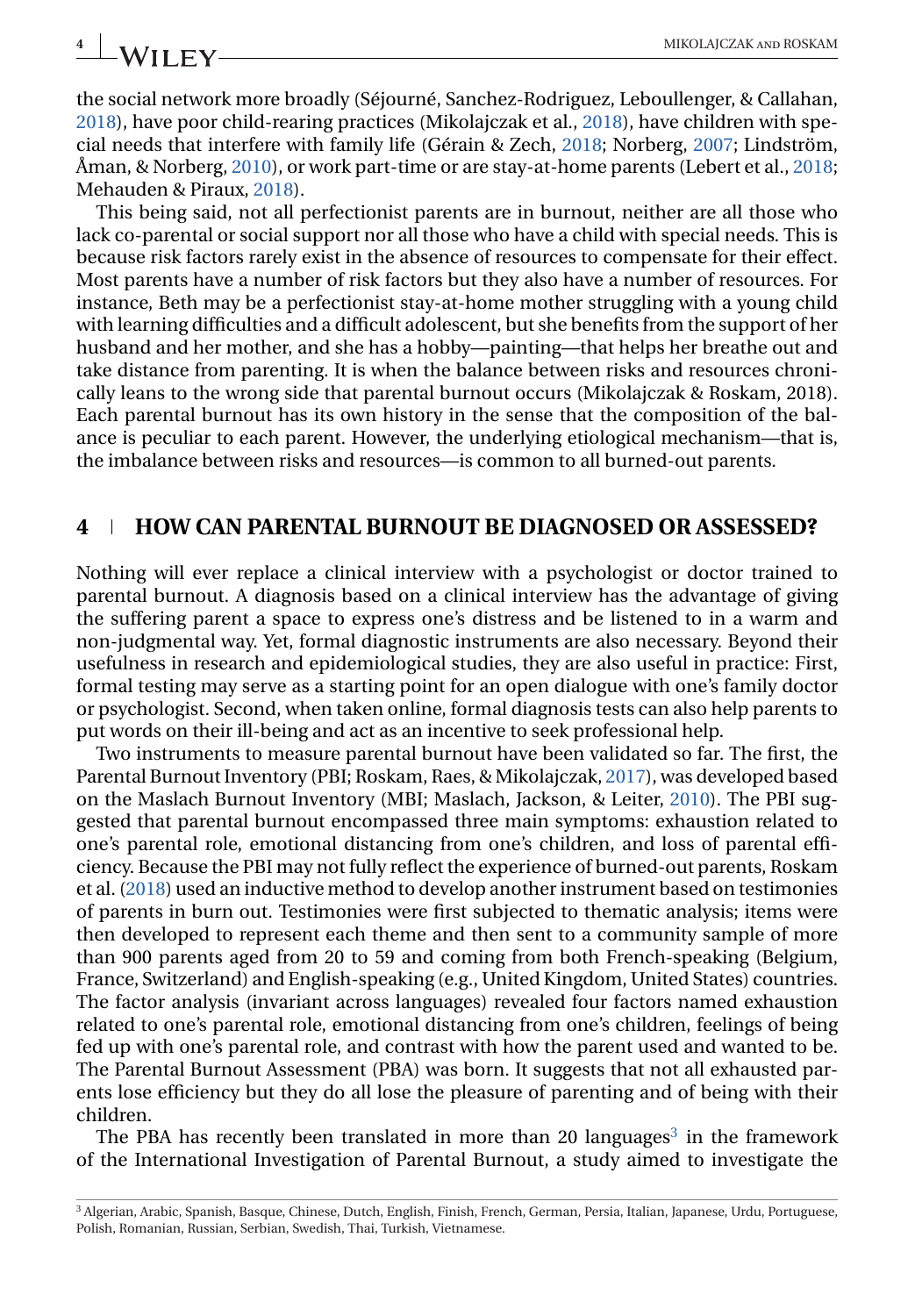<span id="page-4-0"></span>prevalence of parental burnout across the world. Comparing the prevalence of parental burnout across countries required to use the same instrument. However, using the same instrument pre-supposed that the symptoms and the structure of parental burnout symptoms are sufficiently equivalent in all countries/cultures. The articles gathered in this thematic issue examined the factor structure and other psychometric properties of the PBA in very different countries/cultures and their findings suggest that, in spite of the huge variation in parenting norms and practices around the world (see e.g., Borstein, [2013;](#page-5-0) Harkness & Super, [1996,](#page-5-0) [2002;](#page-5-0) Keller, [2007\)](#page-5-0), the subjective experience of parenting exhaustion is more or less similar across contexts (Burundi, Cameroon, Rwanda, Togo, see Sodi, Kpassagou, Hatta, Ndayizigiye, Ndayipfukamiye, Tenkué, et al., [2020;](#page-6-0) Brazil, Portugal, see Matias et al., [2020;](#page-5-0) Iran, see Mousavi, Mikolajczak & Roskam, [2020;](#page-6-0) Japan, see Furutani, Kawamoto, Alimardani & Nakashima, [2020;](#page-5-0) Lebanon, see Gannagé, Besson, Harfouche, Roskam & Mikolajczak, [2020;](#page-5-0) Poland; see Szczygiel, Sekulowicz, Kwiatkowski, Roskam, & Mikolajczak, [2020;](#page-6-0) Romania; see Stanculescu, Roskam, Muntean, & Gurza, [2020;](#page-6-0) Turkey, see Arikan, Üstündağ-Budak, Akgun, Mikolajczak, & Roskam, 2020).

The foregoing finding opens the road for exciting cross-cultural research, such as studies that would compare whether the risk factors and protective factors for parental burnout are the same across countries and, even most importantly, whether their weights are the same. It is indeed possible that the psychological traits of the parents (e.g., perfectionism) weigh more in industrialized countries, and that sociodemographic factors (e.g., number and spacing of children) weigh more in developing countries. Besides antecedents, it is also possible that the consequences of PB differ across countries, with more neglect in some countries, more physical violence in others, and more escape ideations in still others. Thus, while the instrument to measure parental burnout may be universal, this does not mean that its correlates are the same all around the world, nor that the ways to prevent and treat it are similar. These might clearly be more culture specific, especially if risk factors differ across countries or cultures. It is our hope that this thematic issue will stimulate such research and many others.

#### **DATA AVAILABILITY STATEMENT**

Data sharing not applicable to this article as no datasets were generated or analyzed during the current study.

#### **DECLARATION OF CONFLICTING INTERESTS**

The authors of this paper have now founded a training institute which delivers training on parental burnout to professionals. The institute did not participate in the funding of this paper nor did it influence the writing process, the results reported or their interpretation in any manner.

#### **PROTECTION OF RESEARCH PARTICIPANTS**

This is not applicable to this article as it is not an empirical study.

#### **ORCID**

*MoïraMikolajczak* <https://orcid.org/0000-0002-7333-1578>

#### **REFERENCES**

Arikan, G., Üstündag-Budak, A. M., Akgun, E., Mikolajczak, M., & Roskam, I. (2020). Validation of the Turkish ˘ Version of the Parental Burnout Assessment (PBA). *New Directions in Child and Adolescent Development*, *174*, XX-XX.

Blanchard, M. A., & Heeren, A. (2020). Why we should move from reductionism and embrace a network approach to parental burnout. *New Directions in Child and Adolescent Development*, *174*, XX-XX.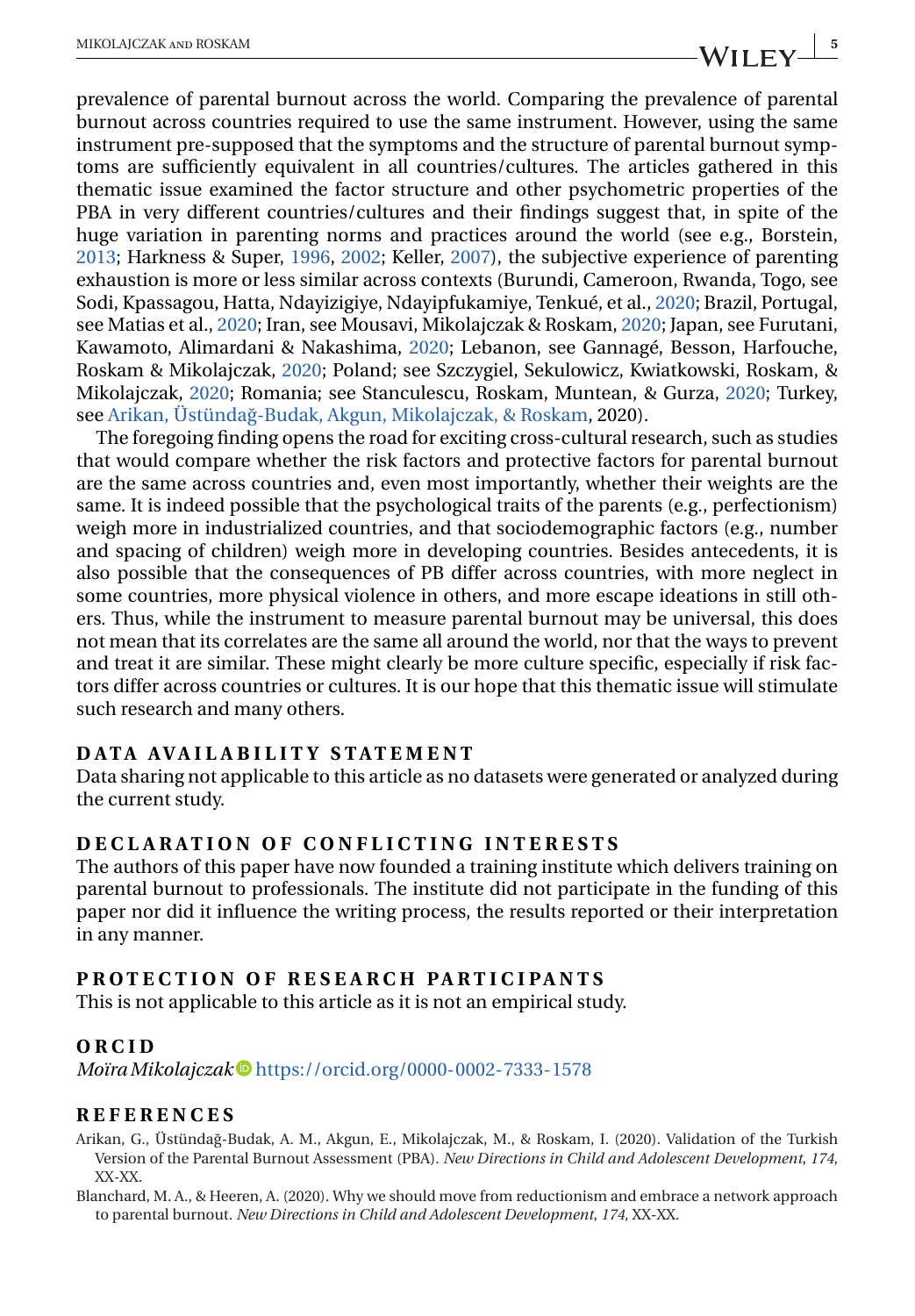# <span id="page-5-0"></span>**6** MIKOLAJCZAK AND ROSKAM

- Blanchard, M. A., Roskam, I., Mikolajczak, M., & Heeren, A. (in press). A network approach to parental burnout. *Child Abuse and Neglect*.
- Bornstein, M. H. (2013). Parenting and child mental health: A cross-cultural perspective. *World Psychiatry*, *12*, 258–265.
- Brianda, M. E., Roskam, I., & Mikolajczak, M. (2020). Hair cortisol concentration as biomarker for parental burnout. *Psychoneuroendocrinology*. <https://doi.org/10.1016/j.psyneuen.2020.104681>
- Brianda, M. E., Roskam, I., Gross, J. J., Franssen, A., Kapala, F., Gérard, F., & Mikolajczak, M. (in press). Treating Parental Burnout: Impact of Two Treatment Modalities on Burnout Symptoms, Emotions, Hair Cortisol, and Parental Neglect and Violence. *Psychotherapy and Psychosomatics*.

Daly, M. (2007). *Parenting in contemporary Europe: A positive approach*. Strasbourg, France: Council of Europe.

- du Pouget de Nadaillac, L. (2018). *Les effets du burn-out parental sur les enfants, recherche qualitative auprès d'enfants de 6–12 ans [Impact of parental burnout on children: Qualitative study on 6 to 12-year-old children]* (Unpublished master's thesis). UCLouvain, Louvain-la-Neuve, Belgium.
- Gérain, P., & Zech, E. (2018). Does informal caregiving lead to parental burnout? Comparing parents having (or not) children with mental and physical issues. *Frontiers in Psychology*, *9*, 884.
- Harkness, S., & Super, C. M. (Eds.). (1996). *Parents' cultural belief systems: Their origins, expressions, and consequences*. New York: Guilford Press.
- Harkness, S., & Super, C. M. (2002). Culture and parenting. In M. H. Bornstein (Ed.), *Handbook of parenting: Biology and ecology of parenting* (pp. 253–280). Hillsdale, New Jersey: Lawrence Erlbaum Associates Publishers.
- Hubert, S., & Aujoulat, I. (2018). Parental burnout: When exhausted mothers open up. *Frontiers in Psychology*, *9*, 1021.
- Kawamoto, T. K., Furutani, K., & Alimardani, M. (2018). Preliminary validation of Japanese version of the Parental Burnout Inventory and its relationship with perfectionism. *Frontiers in Psychology*, *9*, 970.
- Keller, H. (2007). *Cultures of infancy*. Hillsdale, NJ: Lawrence Erlbaum Associates Publishers.
- Hobfoll, S. E. (1989). Conservation of resources: A new attempt at conceptualizing stress. *American Psychologist*, *44*, 513–524.
- Furutani, K., Kawamoto, T., Alimardani, M., & Nakashima, N. (2020). Exhausted Parents in Japan: Preliminary Validation of the Japanese Version of the Parental Burnout Assessment. *New Directions in Child and Adolescent Development*, *174*, XX-XX.
- Gannagé, M., Besson, E., Harfouche, J., Roskam, I., & Mikolajczak, M. (2020). Parental Burnout in Lebanon: Validation Psychometric Properties of the Lebanese Arabic Version of the Parental Burnout Assessment (PBA). *New Directions in Child and Adolescent Development*, *174*, XX-XX.
- Gruber, J., Prinstein, M. J., Clark, L. A., Rottenberg, J., Abramowitz, J. S., Albano, A. M., … Weinstock, L. (in press). Clinical psychological science's call to action in the time of COVID-19. *American Psychologist*.
- Lebert, A., Dorard, G., Boujut, E., & Wendland, J. (2018). Maternal burnout syndrome: Contextual and psychological associated factors. *Frontiers in Psychology*, *9*, 885.
- Le Vigouroux, S., Scola, C., Raes, M. E., Mikolajczak, M., & Roskam, I. (2017). The big five personality traits and parental burnout: Protective and risk factors. *Personality and Individual Differences*, *119*, 216–219.
- Lindström, C., Åman, J., & Norberg, A. L. (2011). Parental burnout in relation to sociodemographic, psychosocial and personality factors as well as disease duration and glycaemic control in children with Type 1 diabetes mellitus. *Acta Paediatrica*, *100*(7), 1011–1017.
- Norberg, A. L (2007). Burnout in mothers and fathers of children surviving brain tumour. *Journal of Clinical Psychology in Medical Settings*, *14*, 130–137.
- Lindström, C., Åman, J., & Norberg, A. L. (2010). Increased prevalence of burnout symptoms in parents of chronically ill children. *Acta Paediatrica*, *99*, 427–432.
- Martorell, G. A., & Bugental, D. B. (2006). Maternal variations in stress reactivity: Implications for harsh parenting practices with very young children. *Journal of Family Psychology*, *20*, 641.
- Maslach, C., Jackson, S. E., & Leiter, M. P. (2010). *Maslach burnout inventory manual*. Menlo Park, CA: Mind Garden.
- Matias, M., Aguiar, J., César, F., Braz, A., Barham, L., Leme, V., … Fontaine, A-M., (2020). The Brazilian-Portuguese version of the Parental Burnout Assessment: Transcultural adaptation and initial validity evidence. *New Directions in Child and Adolescent Development*, *174*, XX-XX.
- Mehauden, F., & Piraux, V. (2018). Un trouble qui touche tous les profils sociodémographiques. In I. Roskam & M. Mikolajczak (Eds.), *Le Burnout Parental : Comprendre, diagnostiquer et prendre en charge* (pp. 141–158). Bruxelles: De Boeck Supérieur.
- Mikolajczak, M., Brianda, M. E., Avalosse, H., & Roskam, I. (2018). Consequences of parental burnout: Its specific effect on child neglect and violence. *Child Abuse and Neglect*, *80*, 134–145.
- Mikolajczak, M., Gross, J. J., & Roskam, I. (2019). Parental burnout: What is it and why does it matter? *Clinical Psychological Science*, *7*, 1319–1329.
- Mikolajczak, M., Gross, J. J., Stinglhamber, F., Lindhal-Norberg, A., & Roskam, I. (2020). Is parental burnout different from job burnout and depressive symptomatology? *Clinical Psychological Science*, *8*, 673–689.